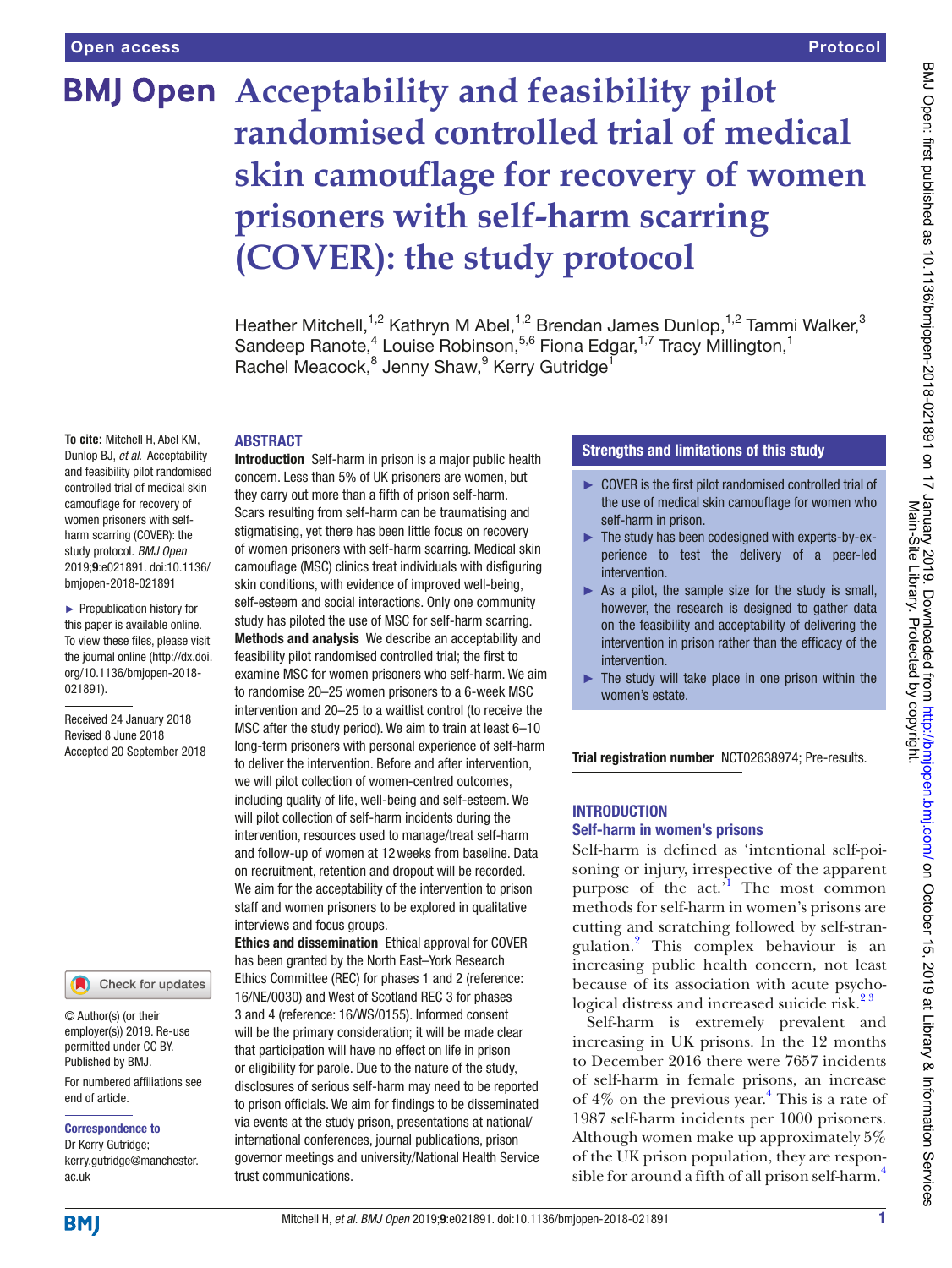Research has shown that living with disfigurement from non-self-harm causes can have long-term physical and psychosocial effects, including reduced social interaction, increased social anxiety and reduced quality of life.<sup>56</sup> Furthermore, living with scars can be challenging in a society which values physical attractiveness.[7 8](#page-9-4) It is likely that women prisoners with self-harm scarring experience similar psychosocial difficulties, for example, low self-esteem and interpersonal problems. These may be exacerbated by guilt and shame that women may feel because of their self-inflicted injuries.<sup>[9](#page-9-5)</sup> There are, however, individuals who feel ambivalent about their self-harm scars, and while they may attempt to conceal scars in certain contexts, some feel confident and comfortable with their physical appearance.[10](#page-9-6)

#### Medical skin camouflage

Medical skin camouflage (MSC) uses British National Formulary-listed preparations to reduce the visibility of scarring or disfigurement, $\frac{11}{11}$  with the potential to restore self-esteem, and aid recovery.<sup>12-14</sup> Products include skin-matched creams and powders that are waterproof and opaque and allow adherence to textured skin. All the products are 'borderline prescription' products that are available on National Health Service (NHS) prescription at each prescriber's discretion. A systematic review of the use of MSC in prisons yielded no available studies. Only a handful of published studies have evaluated the emotional/psychological benefits of MSC and all were in dermatological diseases or burns scarring. They report significant psychological benefit, improved social and sexual relationships and improved employability.<sup>[8 15 16](#page-9-9)</sup> Despite these potential benefits, few services offer MSC for self-harm scarring.<sup>[17](#page-9-10)</sup>

There has been little focus on how prisoners feel about their self-harm scars and no formally evaluated interventions to help women cope with any related psychosocial difficulties. This is the first study to formally deliver and evaluate an MSC intervention in a women's prison. Potential benefits of the intervention may include (1) increased self-esteem, confidence and quality of life; (2) empowering women to take part in work and social activities they might otherwise avoid; and (3) enhancing the strategies and interventions that prison staff have to work with selfharm.<sup>18</sup> Previous work by the research team has shown that there is a difficult relationship between prison staff and prisoners who self-harm and that staff feel restricted in how to help women.<sup>[19](#page-9-12)</sup> This intervention may help staff to support women with self-harm scars and promote positive staff attitudes about self-harm and its management.

This study has been developed in collaboration with staff from North West Boroughs Healthcare NHS Foundation Trust (NWBP) who recently piloted an innovative camouflage service for service users with self-harm scars.<sup>20</sup> The 6-month pilot found that 95% of young people who used the MSC experienced improved confidence and ability to engage in activities.  $20 \overline{10}$  $20 \overline{10}$  our knowledge, this is the first time that MSC has been evaluated in a mental

health service and provided as part of a recovery package. The NWBP MSC service continues to be run in partnership with Changing Faces, a registered charity that uses volunteers to teach the MSC techniques to people in the community. This feasibility and acceptability study would provide insight into any benefits of using MSC in women's prisons and also any downsides, risks or unintended consequences.

## Phases 1 and 2

The MSC intervention and protocol used in our study were informed by the Changing Faces MSC training materials<sup>21</sup> and modified in phases 1 and 2 of the project. Phase 1 involved one focus group, with women prisoners with experience of self-harm (n=10) and one with prison staff (n=10). Both groups were conducted in Safer Custody meeting rooms and lasted between 60 and 90min. The staff focus group explored and refined practical aspects of delivering MSC in the prison, including details of how participants would be recruited, where MSC clinics would be held and whether any MSC items would be unsuitable for prison use. The focus group with women prisoners helped to select the set of women-centred outcome measures and discussed their thoughts on long-term prisoners delivering the intervention. Women said they would prefer to be trained by other prisoners, particularly other women who have self-harmed. The rationale for recruiting long-term prisoners to deliver the intervention was to improve the sustainability of the intervention since they are likely to remain in the prison for a long time and can therefore continue training women to use MSC. Women also discussed the idea of completing a weekly diary; they thought this would be a good way of recording any thoughts or incidents of self-harm and some women had used a diary previously. Phase 2 involved adapting the MSC treatment intervention based on these focus groups, and producing the training and intervention protocols. The full analysis of the focus groups will be reported in a separate paper.

## Study aims

- 1. To evaluate the feasibility and acceptability of a randomised controlled trial (RCT) of MSC for women prisoners with self-harm scarring.
- 2. To assess the feasibility and acceptability of long-term prisoners delivering the MSC intervention.
- 3. To test the feasibility and acceptability of collecting a set of women-centred outcome measures before and after intervention, as well as a weekly self-harm diary.
- 4. To pilot follow-up of women at 12 weeks after baseline.
- 5. To test the feasibility and acceptability of collecting resource use data relating to self-harm incidents.

## Methods and analysis **Design**

This study is a feasibility pilot of an RCT, incorporating a qualitative component to assess the acceptability of MSC to women prisoners and prison staff. The study is taking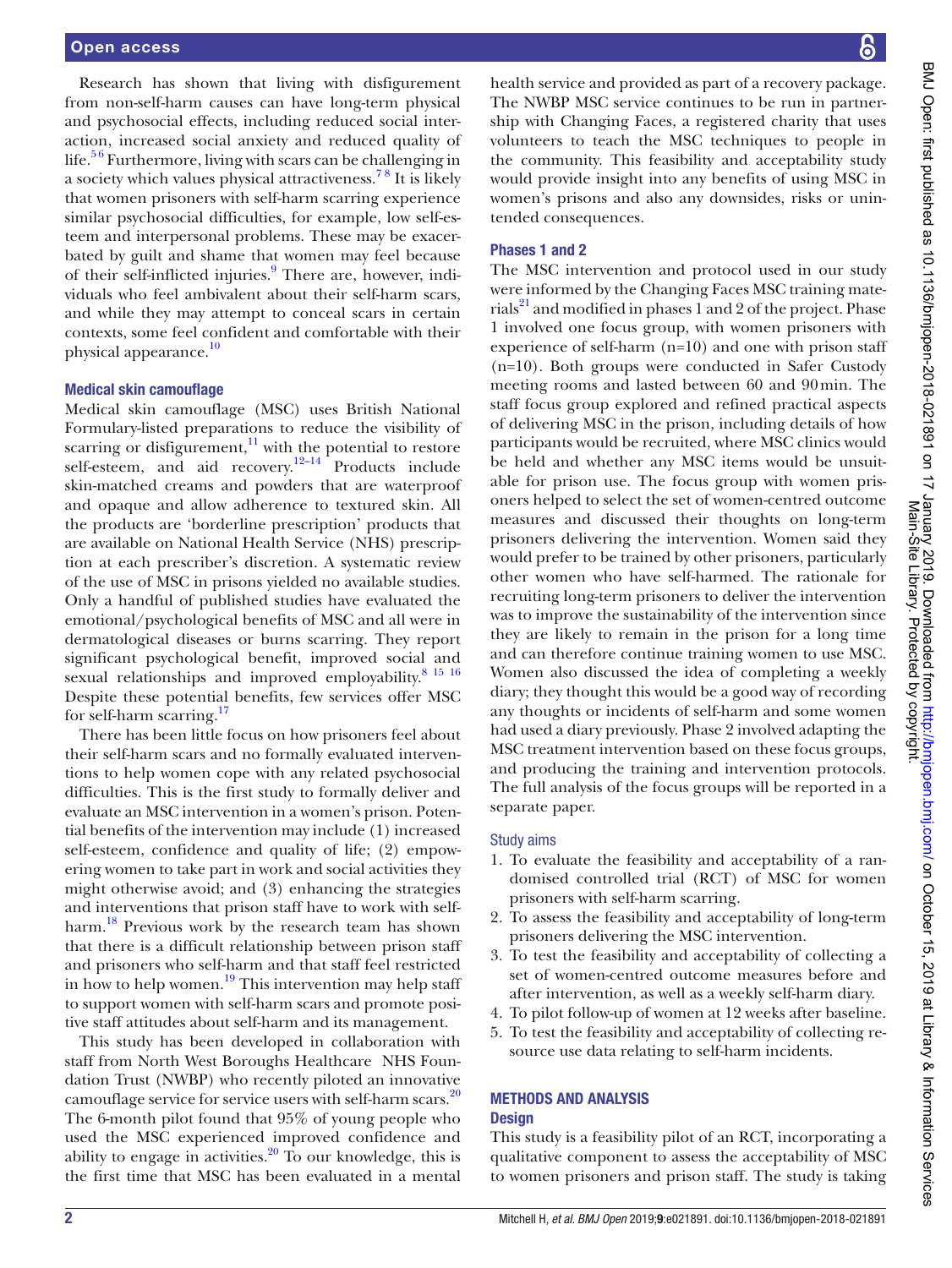place in one UK closed women's prison. The research is funded by the National Institute for Health Research (NIHR) Research for Patient Benefit Programme (PB-PG-1013–32075). It was approved by North East–York Research Ethics Committee (REC) for phases 1 and 2 (reference: 16/NE/0030) and West of Scotland REC for phases 3 and 4 (reference: 16/WS/0155). The current protocol version is Version 6 (17/05/2017).

## Patient and public involvement

At the development phase of the research, a patient and public involvement group was conducted in one women's prison using a Patient and Public Involvement bursary from the NIHR Research Design Service North West. During this group women from the prison, who had selfharm scarring, contributed towards the research topic development through discussion of the possible impact of MSC. This informed the outcome measures for the research and the topic guides/interview schedules for the qualitative work. In phase 1 of the research, women in prison with self-harm scarring helped refine the design of the research assessing the burden of involvement in an RCT.

Two experts-by-experience joined the research team at the start of the research and contributed towards the design of all the materials for participants. In phase 3, one of these experts-by-experience will help train the longterm prisoners to be MSC practitioners having agreed to allow the women to practice application of the MSC on their self-harm scars. Another of our experts-by-experience, who is a trained qualitative researcher, analysed the phase 1 focus group data and will cofacilitate the staff focus group at the end of the research. A current prisoner, who works in Safer Custody, has agreed to help organise the participants' appointments in the prison and will sit on the project steering group. At the end of the research, our experts-by-experience will help us design a dissemination event for the women in prison that will involve presentations on the research outcomes. A plain English summary of the research will also be provided to women in the prison. We will also disseminate the research on the closed prison radio system.

#### Sample size

Over 6 months (January 2017 to May 2017), we aim to recruit at least 6–10 long-term women prisoners to be trained in MSC. These women will then deliver the intervention to trial participants. The long-term prisoners will not be participants in the RCT, but will instead form an integral part of the research team delivering the intervention to the RCT participants.

Over 17 months (January 2017 to May 2018) we aim to recruit and consent 40–50 women prisoners to be randomised to receive either MSC or 'treatment as usual' in a waitlist control (to receive the MSC after the study period) design. Based on previous research $^{22}$  and recent figures from the study prison, we estimate that there will be around five to six eligible women per month. The

sample size is based on a prediction that approximately half of these eligible women will be interested in the research.

#### Participants and recruitment procedures

Recruitment procedures and advertisement strategies have been informed by the phase 1 focus groups. The research team will advertise the research at Safer Custody meetings attended by women prisoners. Leaflets and posters will be distributed to our local collaborators in the prison for display in different locations around the prison. Women will inform the local collaborators if they are interested in participating. We have one member of Safer Custody staff collaborating with the researchers and a woman prisoner from the Safer Custody team organising the research appointments. Prison staff will assess all volunteers to determine whether they would pose a risk to the researchers or other participants. Staff will also check the woman's sentence length to ensure she has enough time remaining on her sentence to take part in the study. In addition, healthcare staff will review the list of women to assess whether there are any health reasons why they might not be safe to participate. This has been usual practice across our decade of prisoner participation in research.

Vetted/screened women will be provided with an information sheet and offered the opportunity for the research team to visit, read through the sheet and answer any questions. Consent for the research will be agreed at least 24 hours after the information sheet has been read.

## Inclusion/exclusion criteria

#### Phase 3

We aim to recruit 6–10 long-term prisoners with at least 10 years or more left on their sentence and who have experience of self-harm.

Discussions with prison staff suggested that the most suitable long-term women would be those who already hold a position of responsibility in the prison, for example, a peer supporter or trained Samaritan listener.

#### Phase 4

We aim to recruit 40–50 women prisoners screened for date of release, with sufficient time left on their sentence to complete the intervention period. The women will have self-harm scarring anywhere on their body that they are happy to show to others, with at least some closed wounds (to allow the MSC to be applied).

All participants (phases 3 and 4) will be aged 18 or older and able to give written informed consent. Capacity to consent will be assessed by the experienced researchers (HM and KG) in collaboration with Safer Custody and Mental Health Care contacts in the prison. Participants will be excluded from the study if they are unable to provide written informed consent, or if they pose a risk to researchers (as assessed by the prison).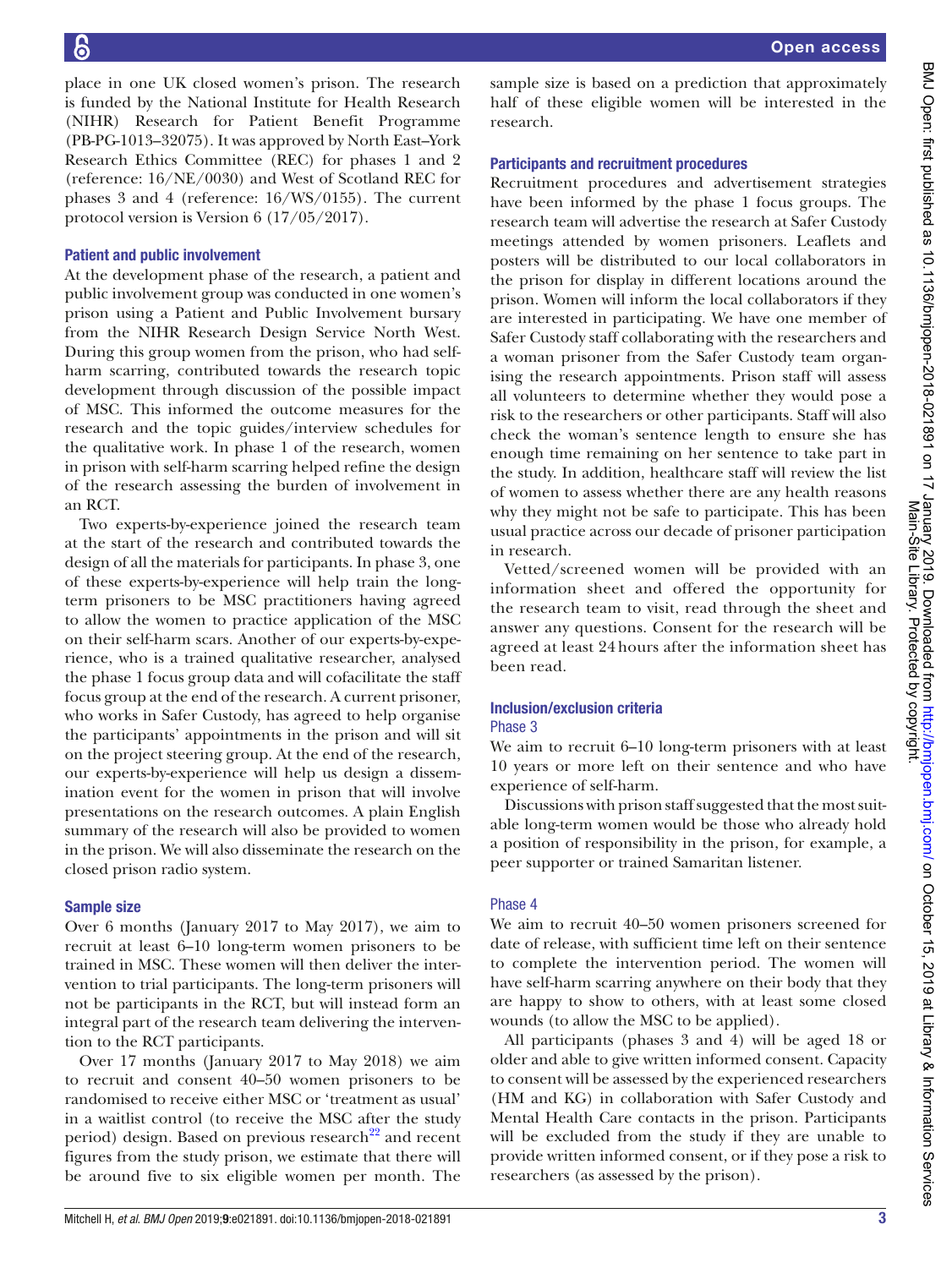## Randomisation

In phase 4 internet randomisation (using an internet-based programme to randomise participants; [www.](www.sealedenvelope.com) [sealedenvelope.com](www.sealedenvelope.com)) will be carried out by the non-blind members of the research team, KG or HM, to allocate eligible women to MSC or waitlist control. Women in the waitlist group would receive one skin-matched prescription of MSC at the end of the research. Waitlist control has been chosen as the comparator to give all participants an opportunity to use the MSC. Participants randomised to the waitlist control would be aware of their allocation ([figure](#page-4-0) 1).

## The intervention: MSC for self-harm scarring (adapted for delivery in a women's prison)

## Development

Outcomes of the phase 1 focus groups informed the development of the MSC intervention materials. In addition, two service user researchers (FE and TM) provided guidance to the research team, focusing on whether the intervention materials were suitable in terms of readability and sensitivity.

The intervention package consists of the training manual and four additional documents. The main training manual has been adapted from training manuals used by Changing Faces.<sup>21</sup> The adapted materials have been reviewed by a representative from the charity, to ensure that all key learning and safety points are covered.

## Manual content

The 34-page training manual has 13 sections that are listed and briefly described in [table](#page-5-0) 1.

## Accompanying documents

- 1. A single sheet of key learning points for long-term prisoners covering safety issues such as how to protect trial participants, for example, breaking confidentiality if a woman discloses something which suggests she or someone else is at risk of harm.
- 2. A monitoring sheet for long-term prisoners to be used in weekly meetings with the research team. The form will help identify whether any further training or support is required.
- 3. An appointment checklist for long-term prisoners breaking down the 14 core steps in an MSC appointment, from laying out the kit, to completing a prescription record card.
- 4. A DO's and DON'Ts sheet for trial participants: this covers reminder points, including those related to safety and hygiene (eg, always keep lids on the products) and some rules relating to continued participation in the trial (eg, don't trade or share the products as only one prescription will be provided, added at the request of prison staff).

## Delivery of the intervention

Three stages of delivery: (1) training sessions for longterm prisoners, (2) skin camouflage clinics run by long-term prisoners for trial participants, (3) prescription of MSC products by prison healthcare.

- 1. Members of the research team aim to deliver a halfday group training session to 6–10 long-term women prisoners. During this session, the research team will work through the training manual, answering any questions and giving practical demonstrations of colour matching, application techniques and powdering. Participants will participate in practical activities to ensure that they have understood the training and are competent in MSC. There is scope for the training time to be extended if the women require more practice.
- 2. The aim is that regular skin camouflage appointments will be run by the trained long-term prisoners. The appointments will be held during the core prison day and will not interfere with the women's income. All participants will be seen individually for 1hour; the intervention group will be seen as soon as possible after they have been randomised and the waitlist control group will be seen after they have completed their 12-week follow-up. During this appointment, the long-term prisoner will provide the woman with information about the MSC creams and powders; including allergy checks to ensure the woman can safely use the products. The long-term prisoner will then perform a colour match for the participant and demonstrate the application techniques. The participant will then practise applying the camouflage creams themselves until they are happy with the results. The long-term prisoner will then complete a record form to be given to healthcare.
- 3. The aim is for a nurse prescriber from healthcare to meet with all participants (the intervention group at the start and the waitlist control group at the end of the research) and write a prescription for  $1 \times$  camouflage cream and 1× camouflage powder. Women will be informed that they will only be given one prescription for the duration of the study. The amount of camouflage cream required will depend on the extent of the participant's scarring, but based on the NWBP pilot<sup>[20](#page-9-13)</sup> we anticipate that one prescription will be enough for a 3-month period.

Continued provision of the MSC products after trial is not envisaged at this stage within the study prison. However, all participants will be given a letter that they have the option to give to their general practitioner in the community that will detail their MSC prescription, and will recommend that the product is prescribed to them.

## Assessing feasibility and acceptability

We will assess the feasibility of recruiting and randomising women to MSC versus waitlist and of long-term prisoners delivering MSC appointments. We will examine use of the MSC, attrition (number of dropouts at each time point) and retention (the proportion of participants who complete the intervention period). The feasibility of delivery in a prison setting (ie, location, duration of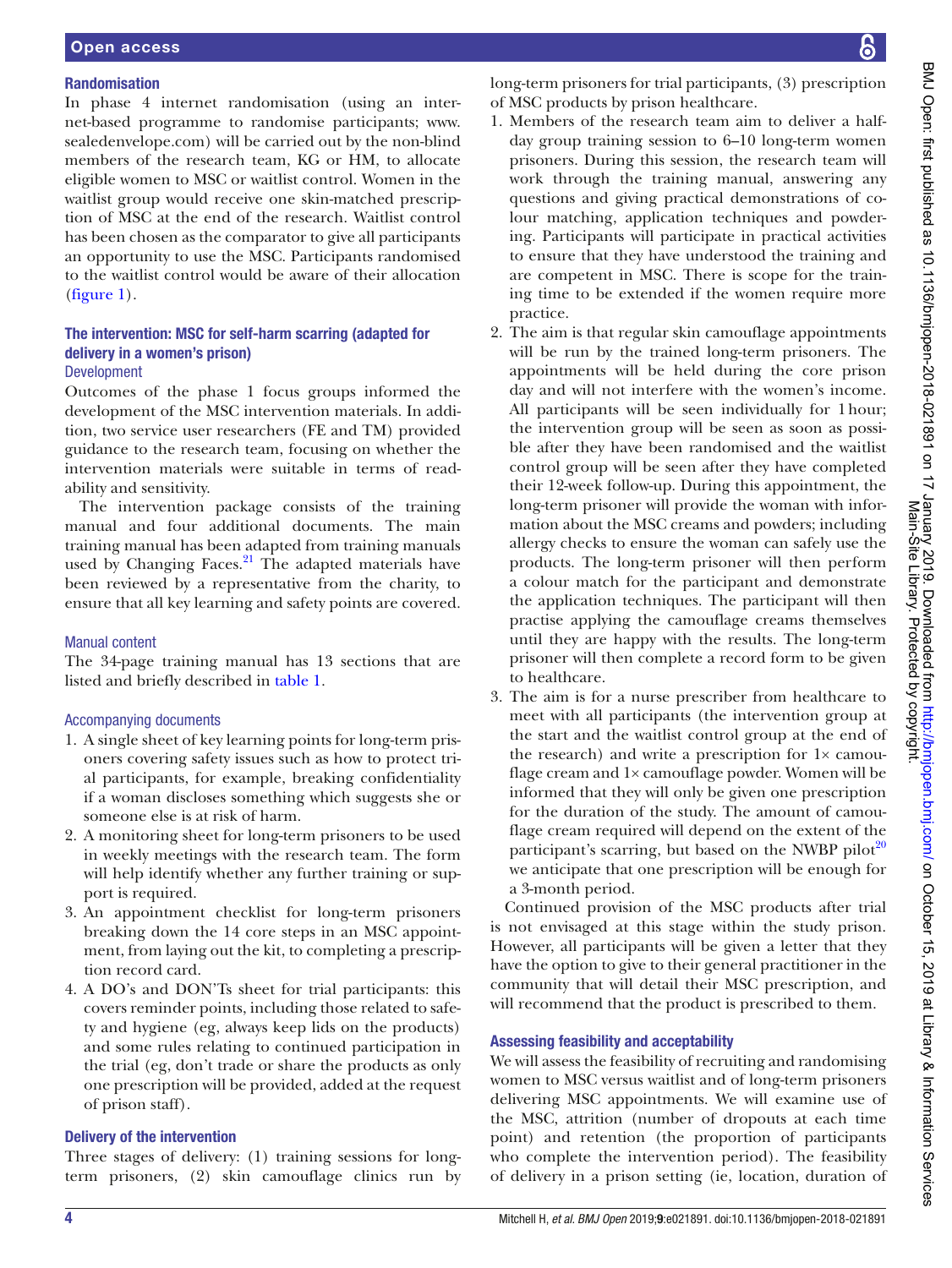

<span id="page-4-0"></span>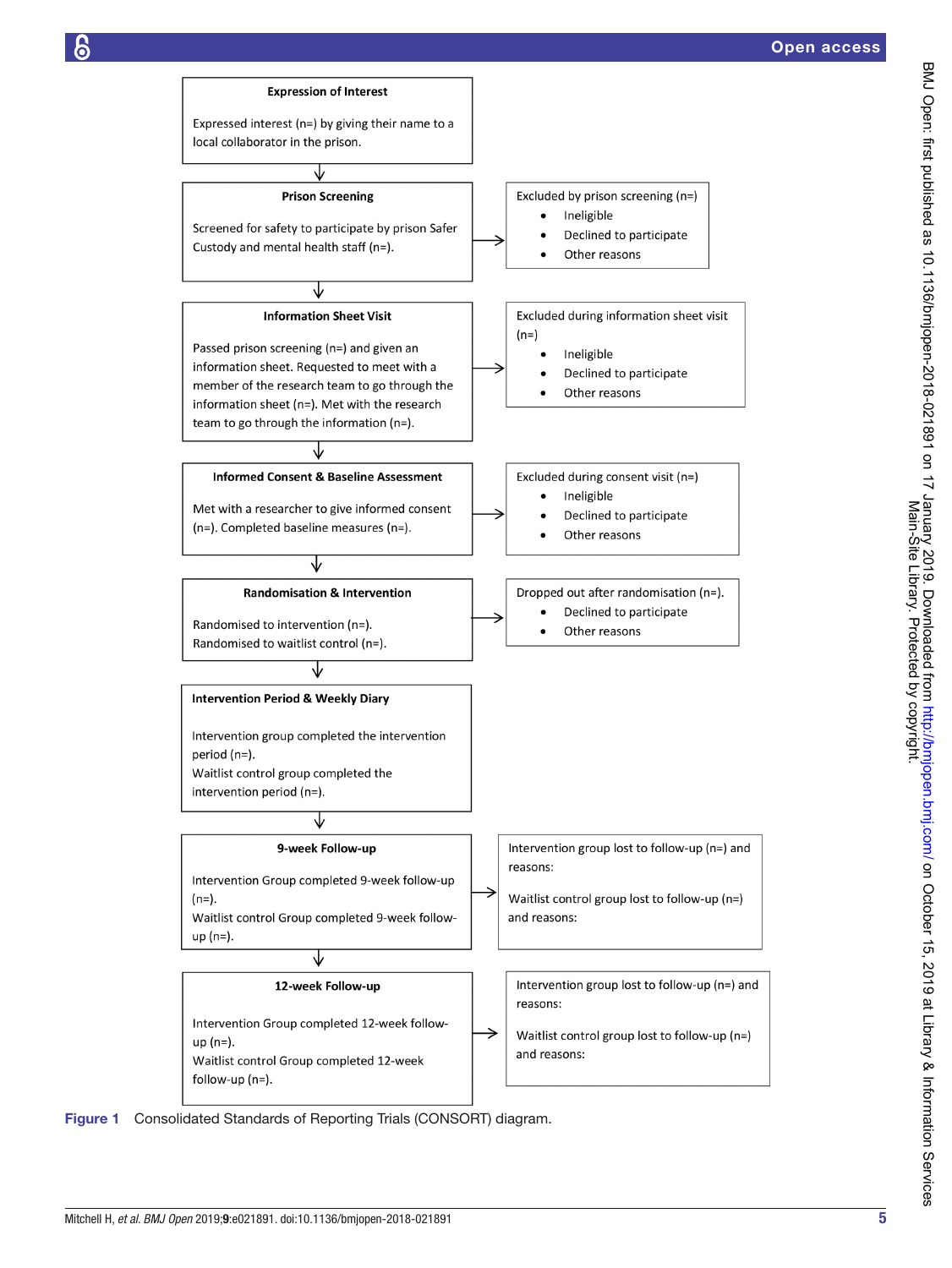<span id="page-5-0"></span>Table 1 Sections of the training manual

|                | <b>Section No Section name</b>                              | <b>Overview</b>                                                                                                                                                                                    | Key learning point                                                                                                                                                                          |
|----------------|-------------------------------------------------------------|----------------------------------------------------------------------------------------------------------------------------------------------------------------------------------------------------|---------------------------------------------------------------------------------------------------------------------------------------------------------------------------------------------|
| 1              | Self-harm                                                   | This section aims to help women<br>understand the different forms that self-<br>harm can take and different reasons why<br>women self-harm.                                                        | Different people have very different reasons<br>for self-harming and it is therefore important<br>to not make assumptions.                                                                  |
| 2              | Working with women<br>who self-harm in the<br>COVER project | This section covers how to manage<br>confidentiality and how to work with<br>women who self-harm, for example, being<br>respectful, don't judge the participant, the<br>limits of confidentiality. | To manage and understand the limits of<br>confidentiality, for example, if she discloses<br>something that puts her or someone else at<br>risk, and what to do if a woman becomes<br>upset. |
| 3              | Hygiene                                                     | This section covers how to run a hygienic<br>skin camouflage clinic and how to keep the<br>kit clean.                                                                                              | Hygiene rules to follow during an<br>appointment.                                                                                                                                           |
| $\overline{4}$ | Communication                                               | This section covers communication rules.<br>including how to manage participant<br>expectations, for example, setting realistic<br>expectations for what MSC can achieve.                          | Understanding the importance of helping<br>the clients to express their wishes and<br>working with them to achieve the best<br>results.                                                     |
| 5              |                                                             | The skin and skin types An overview of preparing the skin for<br>application of MSC and how to ensure<br>safe usage, for example, by checking for<br>allergies.                                    | How to prepare the skin and when it is not<br>safe to use the products.                                                                                                                     |
| 6              | Overview of the kit                                         | This section describes the items in the MSC Laying the kit out in a logical order will<br>kits and how to lay them out in a logical<br>order.                                                      | help the practitioner to quickly identify the<br>products.                                                                                                                                  |
| $\overline{7}$ | Colour matching                                             | This section covers colour matching.<br>This will involve some practical activities<br>on identifying colour tones and colour<br>matching.                                                         | To be able to identify tones in the creams<br>and perform a colour match.                                                                                                                   |
| 8              | Brush technique                                             | An overview of the brush technique and<br>when/how to use it.                                                                                                                                      | To understand when and how to use<br>brushes.                                                                                                                                               |
| 9              | Finger technique                                            | An overview of the finger technique and<br>when/how to use it.                                                                                                                                     | To understand when and how to use the<br>finger technique.                                                                                                                                  |
| 10             | Sponge technique                                            | An overview of the sponge technique and<br>when/how to use it.                                                                                                                                     | To understand when and how to use<br>sponges.                                                                                                                                               |
| 11             | Spreading technique                                         | An overview of the spreading technique and To understand when and how to use the<br>when/how to use it.                                                                                            | spreading technique.                                                                                                                                                                        |
| 12             | Working with powder                                         | An overview of how to use powder to set<br>the MSC creams.                                                                                                                                         | To understand the purpose of powder, and<br>how to apply it.                                                                                                                                |
| 13             | Completing the record<br>card                               | This section covers how to complete<br>the participant record card, including<br>what to do with the record card after the<br>appointment.                                                         | What to include on the record card.                                                                                                                                                         |

MSC, medical skin camoufage.

training, peer delivery) and the acceptability of the intervention to women and staff will be assessed using qualitative interviews and focus groups. The feasibility of undertaking a full-scale RCT of MSC for women in prison will be assessed by studying recruitment (the proportion of eligible participants consenting to join the study) and completeness of outcome measures at baseline, after intervention (approximately 9weeks from baseline to include the time taken to receive the MSC and 6 weeks of MSC use) and at follow-up (12 weeks from baseline). We have included a 12-week follow-up to assess retention and attrition over a longer period of time. Data will be

collected on reasons for ineligibility, non-consent and dropout, including when the participant dropped out/ withdrew from the study.

## Outcome measures for future RCT design

The aim is that all participants in both groups (MSC and waitlist control) will be asked to complete a set of quantitative outcome measures at baseline (0 week), after intervention (approximately 9weeks later) and at follow-up (approximately 12 weeks from baseline). This will help us assess the feasibility and acceptability of these measures for a future clinical and cost-effectiveness RCT. Outcome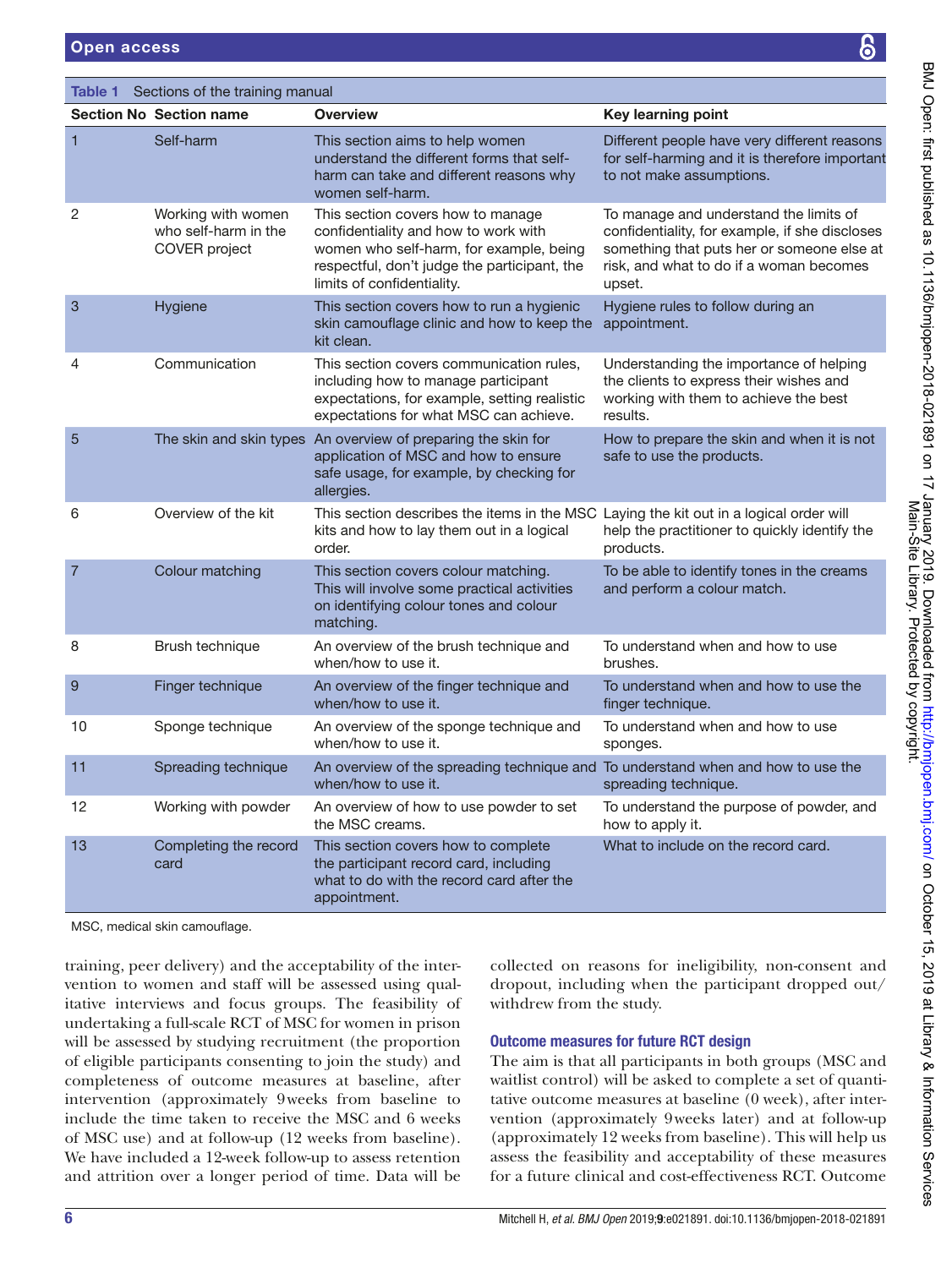measures will be administered by the project manager (PM), trained research assistant (RA) or research nurses from the NIHR clinical research network. The PM and the RA will be unblinded to the randomisation outcome and will therefore only administer baseline measures; administration of measures at any other time point by these individuals may bias results. The research nurses will be blinded and will complete the postintervention and 12-week follow-up assessments. All research assessments (which we anticipate will last approximately 1hour) will take place in a private room in Safer Custody. The PM, RA or research nurse will complete a case report form for each participant; recording any additional notes on each participant, for example, reasons for questionnaire non-completion. Given the sensitive nature of some of the selected outcome measures, we have consulted with women, Safer Custody staff and healthcare/mental health staff to develop procedures to protect and support participants. If, at any point during a research assessment, the woman becomes agitated or distressed, we will ask them if they would like to take a break or if they want to resume the assessment on another day. If the researcher has any concerns for the woman, they will alert the local collaborator who will ensure it is dealt with accordingly using existing prison support systems. The participant information sheet outlines that the researcher is obligated to inform the prison if there is a risk to the participant's health, safety or well-being. For this study, this will include reporting high suicidal ideation and high risk of serious self-harm.

We aim to administer a selection of outcome measures (see [table](#page-6-0) 2) to all participants at baseline, 9weeks and

12weeks after baseline. Two of these measures, the Dermatology Quality of Life Index  $(DQLi)^{23}$  and Rosenberg Self-Esteem Scale  $(RSES)$ ,<sup>24</sup> were added following focus group discussions on the psychological and interpersonal impact of scars. At baseline, we also aim to use a bespoke demographic and personal history questionnaire to collect relevant personal information including age, ethnicity, whether they are on remand or sentenced, past experience of contact psychiatric services, drug dependence and experiences of domestic violence, sexual abuse and parental neglect. We aim to collect this information to check whether the two randomised groups have similar backgrounds. With women's permission, our local collaborator or a research nurse will access information on key forensic and clinical characteristics from CNomis, SystemOne (the prison electronic medical records) and from Assessment Care in Custody and Teamwork documentation; these systems will be accessed by prison staff unless the researchers are granted access permission. Forensic characteristics will include types of offence (violent or non-violent), sentence length and stage of sentence, and clinical characteristics will include psychiatric diagnosis and history. We aim to administer the Deliberate Self-Harm Inventory<sup>25</sup> at baseline: a 17-item questionnaire that assesses the history and frequency of self-harming behaviours. We also aim to administer the Zanarini Rating Scale for Borderline Personality Disorder (ZAN-BPD) at baseline as a measure of borderline psychopathology.<sup>[26](#page-10-5)</sup>

We aim to examine whether the Warwick-Edinburgh Mental Well-Being Scale  $(WEMWBS)^{27}$  $(WEMWBS)^{27}$  $(WEMWBS)^{27}$  is a suitable primary outcome for a full-scale RCT. The WEMWBS is a 14-item scale of mental well-being covering subjective

<span id="page-6-0"></span>

| Participant assessment schedule<br>Table 2          |                                    |                                  |                 |                         |              |  |  |  |  |
|-----------------------------------------------------|------------------------------------|----------------------------------|-----------------|-------------------------|--------------|--|--|--|--|
|                                                     |                                    | Time point                       |                 |                         |              |  |  |  |  |
| <b>Assessment tool</b>                              | <b>Brief description</b>           | <b>Duration</b><br>(min)         | <b>Baseline</b> | <b>Postintervention</b> | 3 months     |  |  |  |  |
| Personal history questionnaire                      | Sociodemographic/life history      | 5                                | $\mathsf{X}$    |                         |              |  |  |  |  |
| <b>DSHI</b>                                         | Methods/history of self-harm       | 10                               | X               |                         |              |  |  |  |  |
| <b>WEMWBS</b>                                       | Mental well-being                  | 5                                | $\sf X$         | $\mathsf{X}$            | $\mathsf{X}$ |  |  |  |  |
| <b>BSS</b>                                          | Suicidal ideation                  | 10                               | X               | X                       | X            |  |  |  |  |
| <b>BDI-II</b>                                       | Depression                         | 10                               | $\mathsf{X}$    | $\mathsf{X}$            | $\mathsf{X}$ |  |  |  |  |
| <b>BHS</b>                                          | Hopelessness                       | 5                                | X               | X                       | X            |  |  |  |  |
| <b>DQLi</b>                                         | Self-harm scarring quality of life | $\overline{5}$                   | $\mathsf{X}$    | $\mathsf{X}$            | $\mathsf{X}$ |  |  |  |  |
| <b>RSES</b>                                         | Self-esteem                        | 5                                | X               | X                       | X            |  |  |  |  |
| <b>Zanarini Rating Scale</b>                        | Borderline personality disorder    | 5                                | $\mathsf{X}$    |                         |              |  |  |  |  |
| EQ-5D-5L                                            | Generic health                     | 5                                | X               | X                       | X            |  |  |  |  |
| <b>SF-12</b>                                        | Generic health/quality of life     | 5                                | $\mathsf{X}$    | $\mathsf{X}$            | $\mathsf{X}$ |  |  |  |  |
| Qualitative interview                               | Acceptability and feasibility      | 30                               |                 |                         | X            |  |  |  |  |
| Total time burden                                   |                                    |                                  | 70              | 65                      | 95           |  |  |  |  |
| Self-harm diary<br>Self-harm thoughts and incidents |                                    | Weekly from baseline to 3 months |                 |                         |              |  |  |  |  |

BDI-II, Becks Depression Inventory II; BHS, Beck Hopelessness Scale; BSSI, Becks Scale for Suicidal Ideation; DQLi, Dermatology Quality of Life Index; DSHI, Deliberate Self-Harm Inventory; EQ-5D-5L, EuroQol Five-Dimensional Questionnaire, Five-Level Version; RSES, Rosenberg Self-Esteem Scale; SF-12, 12-Item Short-Form Health Survey; WEMWBS, Warwick-Edinburgh Mental Well-Being Scale; ZAN-BPD, Zanarini Rating Scale for Borderline Personality Disorder.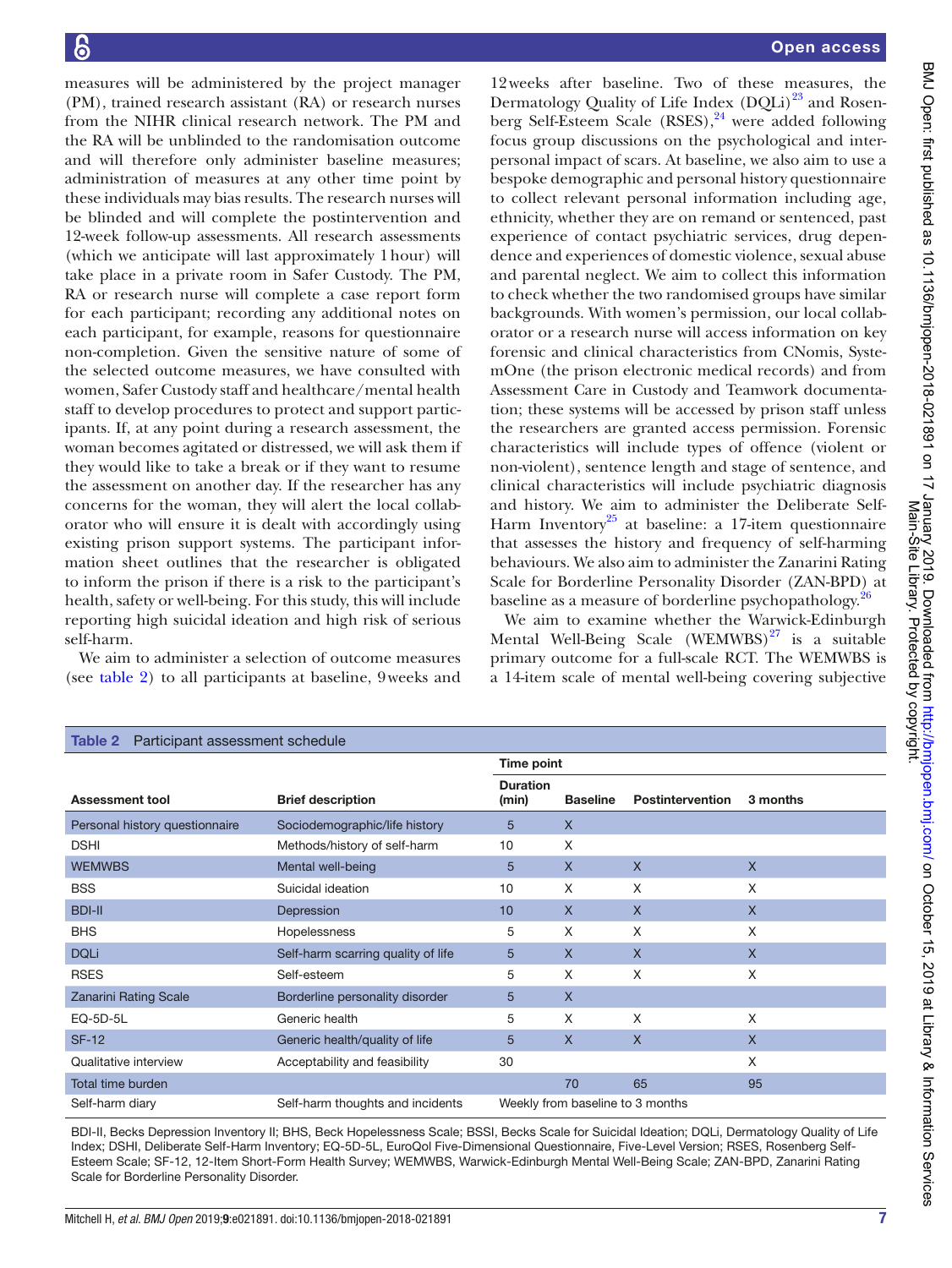well-being and psychological functioning, in which all items are worded positively and address aspects of positive mental health. The WEMWBS has high internal consistency ( $\alpha$ =0.91) and test–retest reliability (0.83).<sup>[27](#page-10-6)</sup> This measure would be used to calculate study power in a fullscale subsequent trial.

Becks Scale for Suicidal Ideation  $(BSS)^{28}$ : a 19-item instrument measuring intensity, duration and specificity of thoughts about committing suicide. The BSS has high internal consistency (0.89) and high inter-rater reliability  $(0.83)$ .<sup>28</sup> The BSS has been successfully used in a pilot trial of Psychodynamic Interpersonal Therapy for women prisoners who self-harm.<sup>22</sup>

Becks Depression Inventory (BDI-II) $^{29}$ : a 21-item scale measuring symptoms of depression. The BDI-II has high internal consistency and a test-retest reliability ranging from 0.73 to 0.96. $\frac{30}{10}$ 

Beck Hopelessness Scale  $(BHS)^{31}$  $(BHS)^{31}$  $(BHS)^{31}$ : a 20-item self-report inventory designed to measure three major aspects of hopelessness: feelings about future, loss of motivation and expectations. The BHS has high concurrent validity (0.86) and high reliability ( $\alpha$ =0.91).<sup>31</sup>

Prison-adapted DQLi<sup>23</sup>: a 7-item questionnaire adapted from a validated 10-item scale that has been used in over 40 different skin conditions in over 80 countries. Test– retest reliability has been found to be high  $(0.99)$ .<sup>23</sup>

 $RSS<sup>24</sup>$ : a 10-item Likert scale with items answered on a 4-point scale—from strongly agree to strongly disagree. The scale measures self-esteem and has been used in prison research.<sup>32</sup> Internal consistency ranges from 0.77 to 0.88 and test–retest reliability ranges from 0.82 to  $0.85^{24}$ 

EuroQol Five-Dimensional Questionnaire, Five-Level Version  $(EQ-5D-5L)^{33}$ : a generic preference-based measure covering five domains of health-related quality of life (mobility, self-care, usual activities, pain/discomfort, anxiety/depression). Test–retest reliability is high and ranges from 0.78 to 0.87, with convergent validity at  $0.64.<sup>34</sup>$ 

12-Item Short-Form Health Survey (SF-12) is a shortened version of the SF-36, $35$  consisting of 12 questions covering eight dimensions of health: physical functioning, role limitations—physical, bodily pain, general health, vitality, social functioning, role limitations—emotional, and mental health. Test–retest reliability ranges from 0.76 to 0.89 and relative validity ranges from 0.43 to 0.93. $^{34}$  $^{34}$  $^{34}$ 

To reduce attrition, we aim to seek consent at baseline for women who have been transferred or have left prison during the study period to be followed up in person at other prisons or in a public place in the community, following a lone worker policy.

In addition to the outcome measures listed above, we also aim to ask trial participants to complete a weekly diary every week from their baseline assessment. Prison staff and women prisoners in the phase 1 focus groups proposed the use of a weekly diary; some of the women had completed a diary of self-harm thoughts and events in the past and found it helpful. The research team will collect the diary each week. The diary will ask questions about any thoughts or acts of self-harm that have occurred during the week and any life events that have impacted on their self-harm during the week. Women will also have a free-text space to add additional comments.

We also aim to pilot the collection of resource use data so that we can determine if it is feasible to gather these data in a larger trial, with a view to calculating the cost of treatment in comparison to usual care. This will be collected using the Secure Facilities Service Use Schedule<sup>36</sup> and a bespoke resource use questionnaire. Resource use data are likely to be extracted by the local collaborator from systems such as CNomis and Officers logs. Prison staff will redact any confidential information. We also aim to use these systems, together with SystmOne, to extract data on self-harm incidents that occurred during the intervention. If we successfully extract the data we will then triangulate prison records of self-harm incidents with women's self-reported incidents. We will record the time taken by prison staff and healthcare staff to extract this information.

To inform a future cost analysis, we also aim to record the time spent by Changing Faces training the researchers in MSC, time spent by the research team training longterm prisoners to become skin camouflage practitioners, time spent by long-term prisoners delivering the intervention and quantities of MSC products prescribed.

## Qualitative data

We aim to conduct interviews with all women in the MSC group (n=20) at the end of the study, to assess the acceptability of the intervention to service users. The interviews with women will explore their views on applying MSC, how long it stays on for, how useful they found it and any positive or negative effects on their everyday life, mood, self-esteem and self-confidence. The topic guides have been developed in consultation with two service user researchers and informed by outcomes of the phase 1 focus group.

We also aim to interview the long-term prisoners to assess their experiences of being an MSC practitioner, in terms of the acceptability of the training, mentoring/ support from the research team and any benefits or difficulties working with participants.

In addition, we aim to conduct a focus group with prison staff from different disciplines (including Safer Custody staff, prison officers and healthcare staff) that have been in contact with women involved in the trial. The focus group would explore acceptability of the intervention from a staff perspective, including what they thought about prisoner delivery of the MSC intervention and whether the intervention has had a positive, or negative, impact on their job or their relationships with women prisoners. All interviews and the focus group will use semistructured topic guides with open-ended questions that should enable us to explore in-depth the aspects of the intervention that worked well, the aspects that did not work well and things that could be improved. With permission from participants,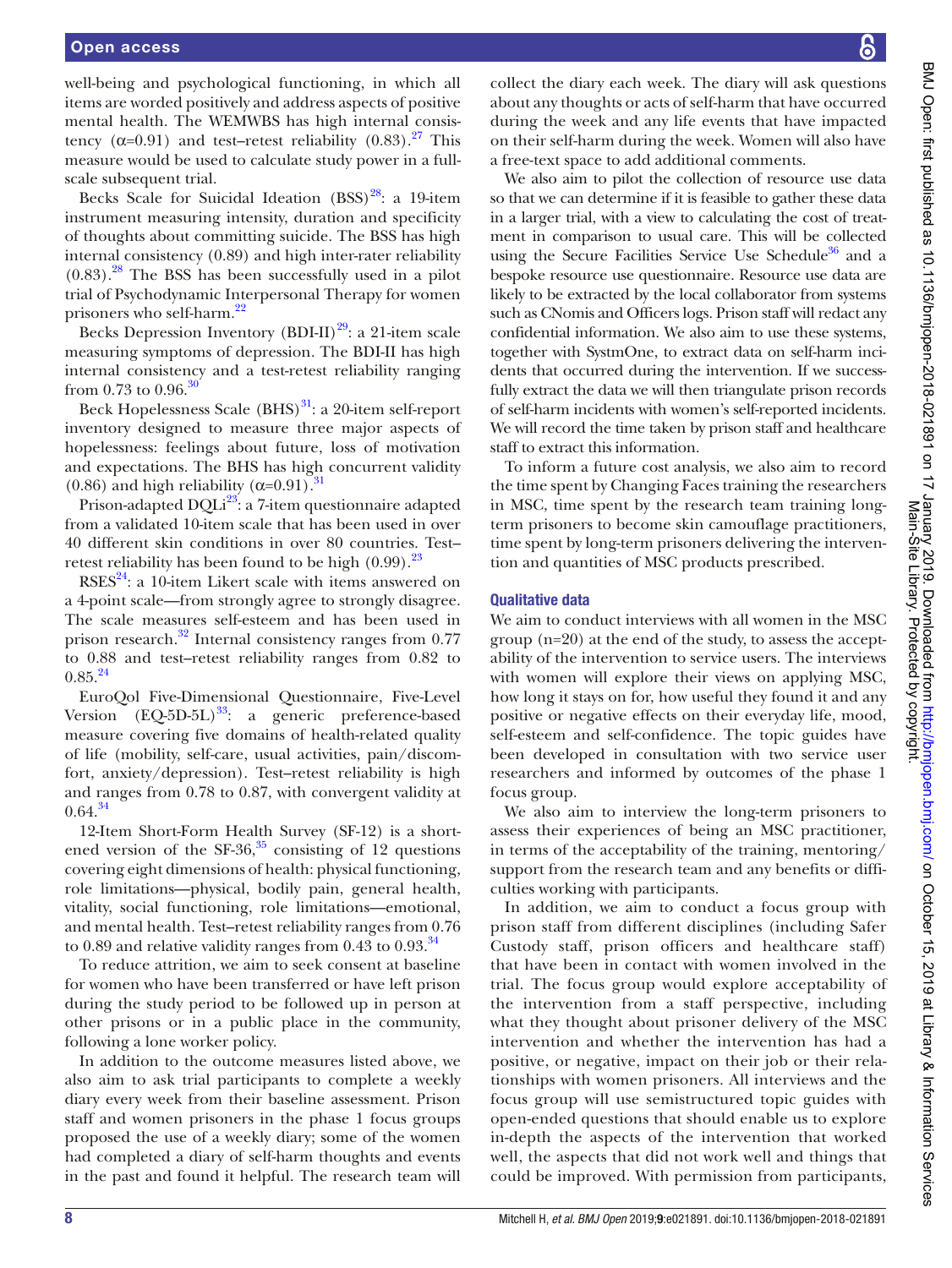BMJ Open: first published as 10.1136/bmjopen-2018-021891 on 17 January 2019. Downloaded from http://bmjopen.bmj.com/ on October 15, 2019 at Library & Information Services<br>Main-Site Published as 10.1136/bmjopen-2018-021891 BMJ Open: first published as 10.1136/bmjopen-2018-0121891 on 17 January 2019. Downloaded from <http://bmjopen.bmj.com/> on October 15, 2019 at Library & Information Services Main-Site Library. Protected by copyright.

interviews will be audio recorded. All recordings will then be transcribed verbatim and analysed using thematic analysis.<sup>[37](#page-10-16)</sup>

We aim to assess fidelity to the MSC intervention by (A) observing the long-term prisoners at the end of training covering one of our service user researcher's scars, and (B) audio recording 10% of the training sessions which will be rated for fidelity to the training manual by an independent researcher.

## Data analysis

#### Quantitative analyses

We shall compare means before and after treatment using descriptive statistics, including SDs and CIs for outcome variables to inform sample size estimates for a future RCT. We will also present descriptive statistics on recruitment and retention of participants in both groups, including reasons for dropout at different stages.

We shall assess the feasibility and relevance of both the EQ-5D-5L and SF-12 for the prison population through correlation between changes from baseline to follow-up of these and other piloted measures (WEMWBS, BSS, BDI, BHS, RSES); and examination of completion rates. Descriptive analysis of health-related quality of life data will also inform the suitability of the measures for future clinical and economic evaluations of the intervention.

Resource use collection will also be assessed through time taken to complete questionnaires, completion rates and ability to obtain included resource use categories to inform suitability of resource use categories in a future economic evaluation. Descriptive analysis of resource use data will also inform future trial design.

## Qualitative data

Qualitative data will be analysed using thematic analysis<sup>[37](#page-10-16)</sup>; analysis which will be conducted by the RA and PM and checked for accuracy by an independent researcher. Preliminary codes and categories are assigned to the  $text{text}^3$  and emergent themes subject to constant comparison and examined for goodness of fit until a final set of key themes identified.<sup>39</sup> Adopting an inductive, iterative approach, data analysis will commence with the first interview.

## Data entry and storage

Written consent forms and completed questionnaires will be removed straight to the University of Manchester. Participants will be given a unique participant number that will be used on questionnaires and the electronic database. A password-protected document will link participant names and numbers. Any identifying personal data (eg, consent forms) will be stored separately from other research data. In the University of Manchester this will mean storage in the locked limited access corridor. Electronic databases will be stored on an encrypted space on University of Manchester computers. The RA would enter all data and the PM will carry out 10% checks for accuracy.

## Ethics and dissemination

Ethical approval for COVER was granted by the North East–York REC for phases 1 and 2 (reference: 16/ NE/0030) and West of Scotland REC 3 for phases 3 and 4 (reference: 16/WS/0155).

## Adverse events

All participants will be women who have a history of selfharm. Therefore, self-harm incidents are an expected event and not necessarily a serious adverse event. All adverse events, including incidents of self-harm, will be recorded and reported to the PM. In consultation with prison staff and the prisoner, the research team will assess the seriousness of the adverse event and whether it is related to project participation; events that are judged as serious and unrelated will be reported to the sponsor only. Events judged as serious and related to project participation will be reported to the research sponsor, host NHS trust and West of Scotland REC.

## **Dissemination**

We aim for our findings to be disseminated to prisoners, prison staff and to the wider stakeholder (academic and clinical) community via showcase events at the study prison, presentations at national and international conferences, journal publications, safer custody and prison governor meetings and university/NHS trust communications. During dissemination, we will hold discussions with key personnel from NHS England and Her Majesty's Prison and Probation Service (HMPPS) regarding future provision of the intervention.

## **DISCUSSION**

Despite the large number of women in prison who selfharm (or who have self-harmed in the past and are living with scarring), there are little/no evidence-based interventions which aim to improve self-esteem, confidence and well-being. This low-cost intervention has the potential to improve women's mood and how they feel about themselves.

Our phase 1 focus groups suggested that many women prisoners who repeat self-harm struggle on a regular basis with negative feelings about their scars, for example, they have to cover them in front of others/ family for fear of being judged adversely or upsetting them; they are a constant reminder of bad times or they lack confidence in their bodies because of scars. A prisoner-delivered MSC intervention could reduce such distress women prisoners experience and help them reintegrate into the community without the additional burden of being judged because of their scars.

This intervention was implemented successfully in a community mental health service. We, therefore, anticipate that, with the support of prison staff and long-term prisoners, COVER will provide a beneficial resource to improve well-being in an often-neglected population.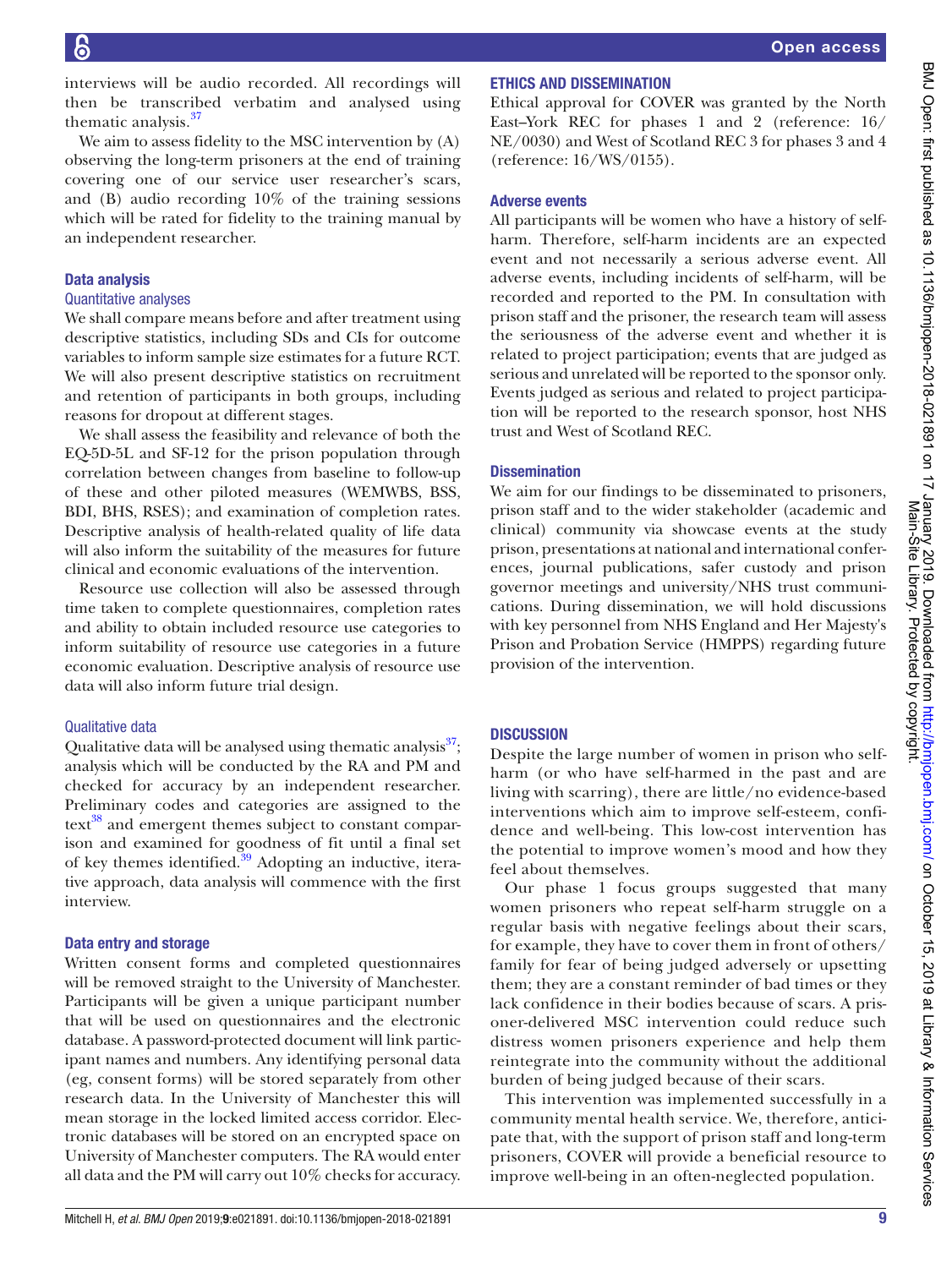## Open access

Engaging long-term prisoners in the delivery of MSC clinics should increase the sustainability of the intervention if it were to be commissioned in future and provide meaningful work for women prisoners, offering a valuable opportunity to improve relationships between prisoners and contribute towards a therapeutic community with the prison. Peer support schemes, such as the Samaritan's Listener scheme which runs across many UK prisons, are increasingly popular, enabling prisoners to develop a range of transferable skills and reducing the burden of distress and self-harm management for prison staff. If successfully implemented, COVER will run alongside these peer support services and provide additional help for women who self-harm.

#### Author affliations

<sup>1</sup> Centre for Women's Mental Health, Division of Psychology and Mental Health, School of Health Sciences, Faculty of Biology, Medicine and Health, University of Manchester, Manchester Academic Health Science Centre, Manchester, UK <sup>2</sup>Greater Manchester Mental Health NHS Foundation Trust, Prestwich, UK <sup>3</sup>Department of Psychology, School of Human and Health Sciences, University of Huddersfield, Huddersfield, UK

4 North West Boroughs Healthcare NHS Foundation Trust, Warrington, United Kingdom

5 Lancashire Care NHS Foundation Trust, Preston, UK

<sup>6</sup>Centre for Mental Health and Risk, Division of Psychology and Mental Health, School of Health Sciences, Faculty of Biology, Medicine and Health, University of Manchester, Manchester Academic Health Science Centre, Manchester, UK <sup>7</sup> Mental Health and Criminal Justice Group, University of Central Lancashire, Preston, UK

<sup>8</sup> Manchester Centre for Health Economics, Division of Population Health, Health Services Research and Primary Care, School of Health Sciences, Faculty of Biology, Medicine and Health, University of Manchester, Manchester Academic Health Science Centre, Manchester, UK

<sup>9</sup>Offender Health Research Network, Division of Psychology and Mental Health, School of Health Sciences, Faculty of Biology, Medicine and Health, University of Manchester. Manchester Academic Health Science Centre, Manchester, UK

Acknowledgements We thank the service users, prison staff and healthcare professionals who participated in the focus groups during phase 1 of the study. We thank Fiona Edgar and Tracy Millington, our experts-by-experience, for their valuable insights and contributions and the COVER project steering group for their ongoing input and support. We also thank the prison governor and our local collaborators in the prison for their support. We thank the local Clinical Research Network for their assistance.

Contributors KA and TW conceived and designed the study and applied for funding. KG drafted the original protocol. KA, KG and HM led the development of the prison-modifed MSC intervention; are responsible for drafting and revising the protocol manuscript; have given final approval for the version to be published and are accountable for all aspects of the work. HM and BJD led the write-up of the protocol manuscript under the supervision of KG. KG is the research project manager and HM/BJD are the research assistants on the study. KA, KG, HM, TW, SR, LR, JS and RM coled the development of COVER and participated in the design of the study. KA and JS provide the senior academic oversight on all aspects of the feasibility study. KG, HM and BJD lead the patient and public involvement (PPI). FE and TM have provided expert by experience input throughout the project. All authors read and approved the final protocol manuscript.

Funding This project was funded by the National Institute for Health Research (NIHR) Research for Patient Beneft Programme (reference PB-PG-1013-32075). This article presents independent research funded by the NIHR. The views expressed are those of the authors and not necessarily those of the NHS, the NIHR or the Department of Health and Social Care. The study sponsor is The University of Manchester and the host NHS Trust is Greater Manchester Mental Health NHS Foundation Trust.

Disclaimer The views and opinions expressed therein are those of the authors and do not necessarily reflect those of the RfPB programme, NIHR, NHS or the Department of Health.

Competing interests None declared.

Patient consent for publication Not required.

Ethics approval Ethical approval has been granted by the West of Scotland Research Ethics Committee (REC) 3 (reference: 16/WS/0155). Recruitment is currently ongoing; to date, 30 participants have entered the phase 4 trial.

Provenance and peer review Not commissioned; externally peer reviewed.

Open access This is an open access article distributed in accordance with the Creative Commons Attribution 4.0 Unported (CC BY 4.0) license, which permits others to copy, redistribute, remix, transform and build upon this work for any purpose, provided the original work is properly cited, a link to the licence is given, and indication of whether changes were made. See: [https://creativecommons.org/](https://creativecommons.org/licenses/by/4.0/) [licenses/by/4.0/](https://creativecommons.org/licenses/by/4.0/).

#### **REFERENCES**

- <span id="page-9-0"></span>1. National Collaborating Centre for Mental Health. *Self-harm: the short-term physical and psychological management and secondary prevention of self-harm in primary and secondary care*. London, England: National Institute for Clinical Excellence, 2004.
- <span id="page-9-1"></span>2. Hawton K, Arensman E, Townsend E, *et al*. Deliberate self harm: systematic review of efficacy of psychosocial and pharmacological treatments in preventing repetition. *[BMJ](http://dx.doi.org/10.1136/bmj.317.7156.441)* 1998;317:441–7.
- 3. Marzano L, Fazel S, Rivlin A, *et al*. Psychiatric disorders in women prisoners who have engaged in near-lethal self-harm: case-control study. *[Br J Psychiatry](http://dx.doi.org/10.1192/bjp.bp.109.075424)* 2010;197:219–26.
- <span id="page-9-2"></span>4. Ministry of Justice. *Safer in custody statistics England and Wales: deaths in custody to March 2016, Assaults and self-harm in custody to December 2015*. London: Ministry of Justice, 2016.
- <span id="page-9-3"></span>5. Van Loey NE, Van Son MJ. Psychopathology and psychological problems in patients with burn scars: epidemiology and management. *[Am J Clin Dermatol](http://dx.doi.org/10.2165/00128071-200304040-00004)* 2003;4:245–72.
- 6. Brown BC, McKenna SP, Siddhi K, *et al*. The hidden cost of skin scars: quality of life after skin scarring. *[J Plast Reconstr Aesthet Surg](http://dx.doi.org/10.1016/j.bjps.2008.03.020)* 2008;61:1049–58.
- <span id="page-9-4"></span>7. Rumsey N, Clarke A, Musa M. Altered body image: the psychosocial needs of patients. *[Br J Community Nurs](http://dx.doi.org/10.12968/bjcn.2002.7.11.10886)* 2002;7:563–6.
- <span id="page-9-9"></span>8. Levy LL, Emer JJ. Emotional benefit of cosmetic camouflage in the treatment of facial skin conditions: personal experience and review. *[Clin Cosmet Investig Dermatol](http://dx.doi.org/10.2147/CCID.S33860)* 2012;5:173–82.
- <span id="page-9-5"></span>9. Leibenluft E, Gardner DL, Cowdry RW. Special feature the inner experience of the borderline self-mutilator. *[J Pers Disord](http://dx.doi.org/10.1521/pedi.1987.1.4.317)* 1987;1:317–24.
- <span id="page-9-6"></span>10. Chandler A. Narrating the self-injured body. *[Med Humanit](http://dx.doi.org/10.1136/medhum-2013-010488)* 2014;40:111–6.
- <span id="page-9-7"></span>11. McMichael L. Skin camoufage. *BMJ* 2012;344:d7921.
- <span id="page-9-8"></span>12. Holme SA, Beattie PE, Fleming CJ. Cosmetic camoufage advice improves quality of life. *[Br J Dermatol](http://dx.doi.org/10.1046/j.1365-2133.2002.04900.x)* 2002;147:946–9.
- 13. Green L. The effect of skin conditions on patients' quality of life. *[Nurs](http://dx.doi.org/10.7748/ns.25.9.48.s52)  [Stand](http://dx.doi.org/10.7748/ns.25.9.48.s52)* 2010;25:48–56.
- 14. Kent G. Testing a model of disfgurement: effects of a skin camoufage service on well-being and appearance anxiety. *[Psychol](http://dx.doi.org/10.1080/08870440290029601)  [Health](http://dx.doi.org/10.1080/08870440290029601)* 2002;17:377–86.
- 15. Tanioka M, Yamamoto Y, Kato M, *et al*. Camoufage for patients with vitiligo vulgaris improved their quality of life. *[J Cosmet Dermatol](http://dx.doi.org/10.1111/j.1473-2165.2010.00479.x)* 2010;9:72–5.
- 16. Hayashi N, Imori M, Yanagisawa M, *et al*. Make-up improves the quality of life of acne patients without aggravating acne eruptions during treatments. *[Eur J Dermatol](http://www.ncbi.nlm.nih.gov/pubmed/16048760)* 2005;15:284–7.
- <span id="page-9-10"></span>17. McConochie L, Pearson E. Development of a nurse-led skin camoufage clinic. *[Nurs Stand](http://dx.doi.org/10.7748/ns.20.24.74.s59)* 2006;20:74–80.
- <span id="page-9-11"></span>18. Walker T, Shaw J, Ranote S, *et al*. Medical skin camoufage: a recovery intervention for female prisoners who self-harm? *[Crim](http://dx.doi.org/10.1002/cbm.1943)  [Behav Ment Health](http://dx.doi.org/10.1002/cbm.1943)* 2014;24:317–20.
- <span id="page-9-12"></span>19. Kenning C, Cooper J, Short V, *et al*. Prison staff and women prisoner's views on self-harm; their implications for service delivery and development: A qualitative study. *[Crim Behav Ment Health](http://dx.doi.org/10.1002/cbm.777)* 2010;20:274–84.
- <span id="page-9-13"></span>20. Ranote S. *Skin camoufage service: a frst for mental health; Innovation to implementation. Talk presented at Self-harm in Women's Prisons Conference*: University of Manchester, 2016.